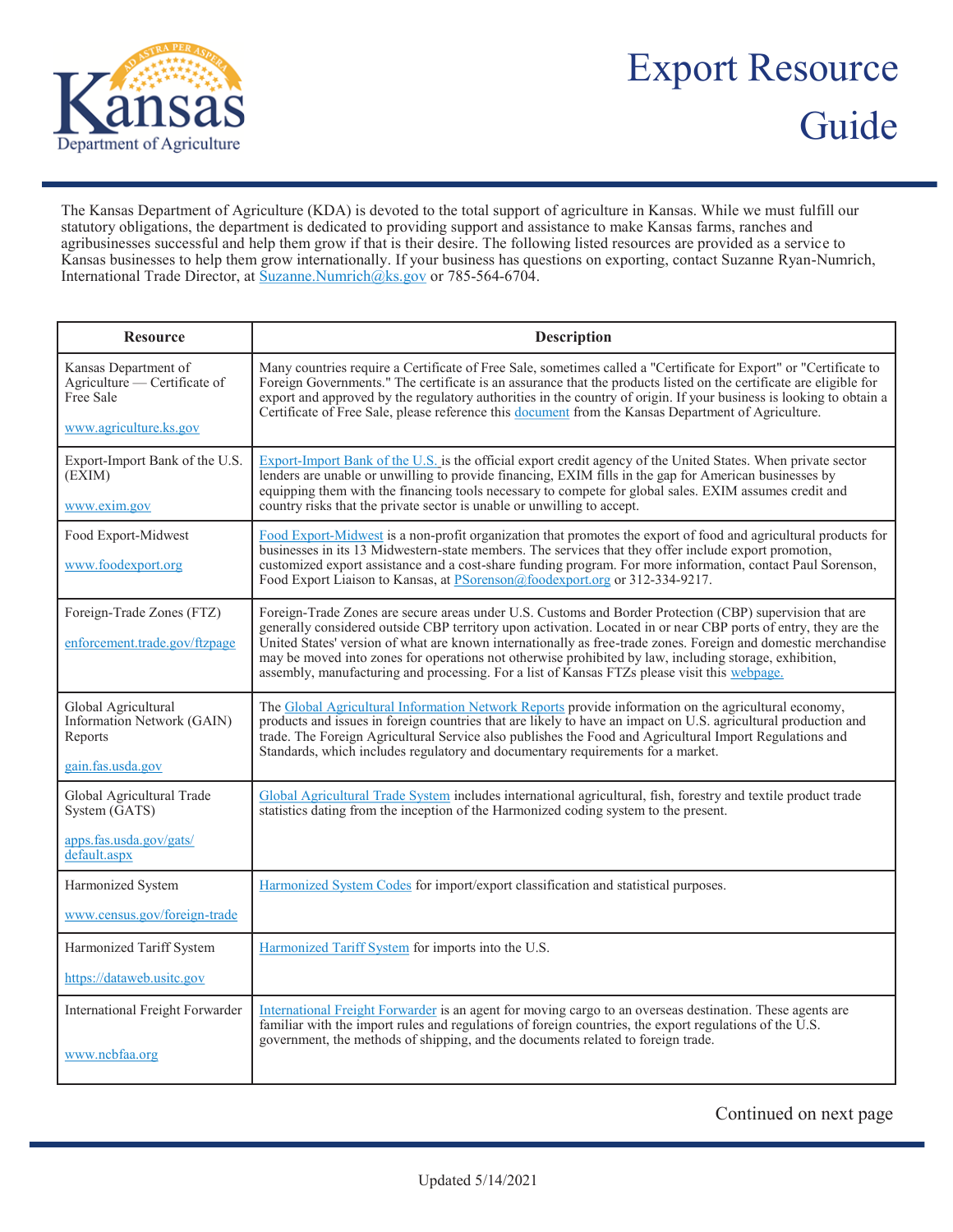

## Export Resource Guide

| <b>Resource</b>                                                                                                                                                                                             | <b>Description</b>                                                                                                                                                                                                                                                                                                                                                                                                                                                                                                                                                                                                                                                                         |
|-------------------------------------------------------------------------------------------------------------------------------------------------------------------------------------------------------------|--------------------------------------------------------------------------------------------------------------------------------------------------------------------------------------------------------------------------------------------------------------------------------------------------------------------------------------------------------------------------------------------------------------------------------------------------------------------------------------------------------------------------------------------------------------------------------------------------------------------------------------------------------------------------------------------|
| <b>IGP</b> Institute<br>www.grains.k-state.edu/igp                                                                                                                                                          | The IGP Institute serves Kansas and U.S. commodity organizations through its global education center housed<br>in the Grain Science Complex on the campus of Kansas State University (KSU). Course offerings are led by<br>KSU faculty and industry professionals in the areas of flour milling and grain processing, grain marketing and<br>risk management and feed manufacturing and grain quality management. Along with on-campus trainings, the<br>faculty lead customized on-location workshops as well as distance education courses.                                                                                                                                              |
| Kansas Dept. of Commerce —<br>Kansas International Trade<br>Show Assistance Program<br>(KITSAP) and Kansas<br><b>International Trade Marketing</b><br>Assistance Program (KITMAP)<br>www.kansascommerce.gov | The Kansas International Trade Show Assistance Program helps introduce Kansas companies to foreign<br>markets through participation in international trade shows. Eligible companies are those whose products or<br>services originate in Kansas or whose products receive substantial value-added processing in Kansas.<br>The Kansas International Trade Marketing Assistance Program assists Kansas companies in accelerating their<br>export business. The program will reimburse 50% of a company's direct expenses up to \$5,000 per eligible<br>activity each fiscal year.<br>For more information on these programs, contact April Chiang, at April.Chiang@ks.gov or 785-296-5473. |
| Kansas Dept. of Commerce -<br><b>International Credit Reports</b>                                                                                                                                           | The Kansas Department of Commerce has partnered with the Kreller Group to provide Kansas-based<br>companies with reduced-rate international credit reports.<br>For more information, contact Chang Lu, at Chang.Lu@ks.gov or 913-515-8541.                                                                                                                                                                                                                                                                                                                                                                                                                                                 |
| Kansas Global Trade Services<br>www.kansasglobal.org                                                                                                                                                        | Kansas Global Trade Services is a private organization dedicated to building international growth and<br>commerce for Kansas companies. Their services include expertise in completing transactions, communicating<br>with customers or partners abroad, new market research and more. For more information, contact Karyn Page at<br>page@kansasglobal.org or 316-264-5858.                                                                                                                                                                                                                                                                                                               |
| Kansas Department of<br>Agriculture - Livestock<br><b>Export Certification</b><br>www.agriculture.ks.gov                                                                                                    | Interstate shipment of livestock requires official identification and certificate of veterinary inspection or other<br>documentation. Some exemptions may exist. Consult the Kansas Department of Agriculture Division of Animal<br>Health Import and Export Regulations for a complete list of requirements or call 785-564-6601. Before<br>exporting livestock from Kansas, visit APHIS' International Regulations (IRegs) for specific state of<br>destination requirements.                                                                                                                                                                                                            |
| Office of the U.S. Trade<br>Representative<br>www.ustr.gov                                                                                                                                                  | The Office of the U.S. Trade Representative is responsible for developing and coordinating U.S. international<br>trade, commodity and direct investment policy and overseeing negotiations with other countries. This is a<br>gateway to information on all Free Trade Agreements and Trade Promotion Agreements the U.S. has with other<br>nations.                                                                                                                                                                                                                                                                                                                                       |
| Kansas Department of<br>Agriculture — Plant Export<br>Certification<br>www.agriculture.ks.gov                                                                                                               | To export live plants or plant products outside of Kansas, interstate or international shipping documents may be<br>required. Exports of used agricultural equipment to California also require certification. Complete a Request<br>for Export Inspection, or for more information consult the Licensing, Inspections and Certifications webpage,<br>Plant Protection Frequently Asked Questions webpage, or call 785-564-6698.                                                                                                                                                                                                                                                           |
| U.S. Dept. of Commerce -<br>International Trade<br>Administration<br>www.trade.gov                                                                                                                          | The International Trade Administration strengthens the competitiveness of the U.S. industry, promotes trade<br>and investment and ensures fair trade through the rigorous enforcement of U.S. trade laws and agreements.                                                                                                                                                                                                                                                                                                                                                                                                                                                                   |

Continued on next page